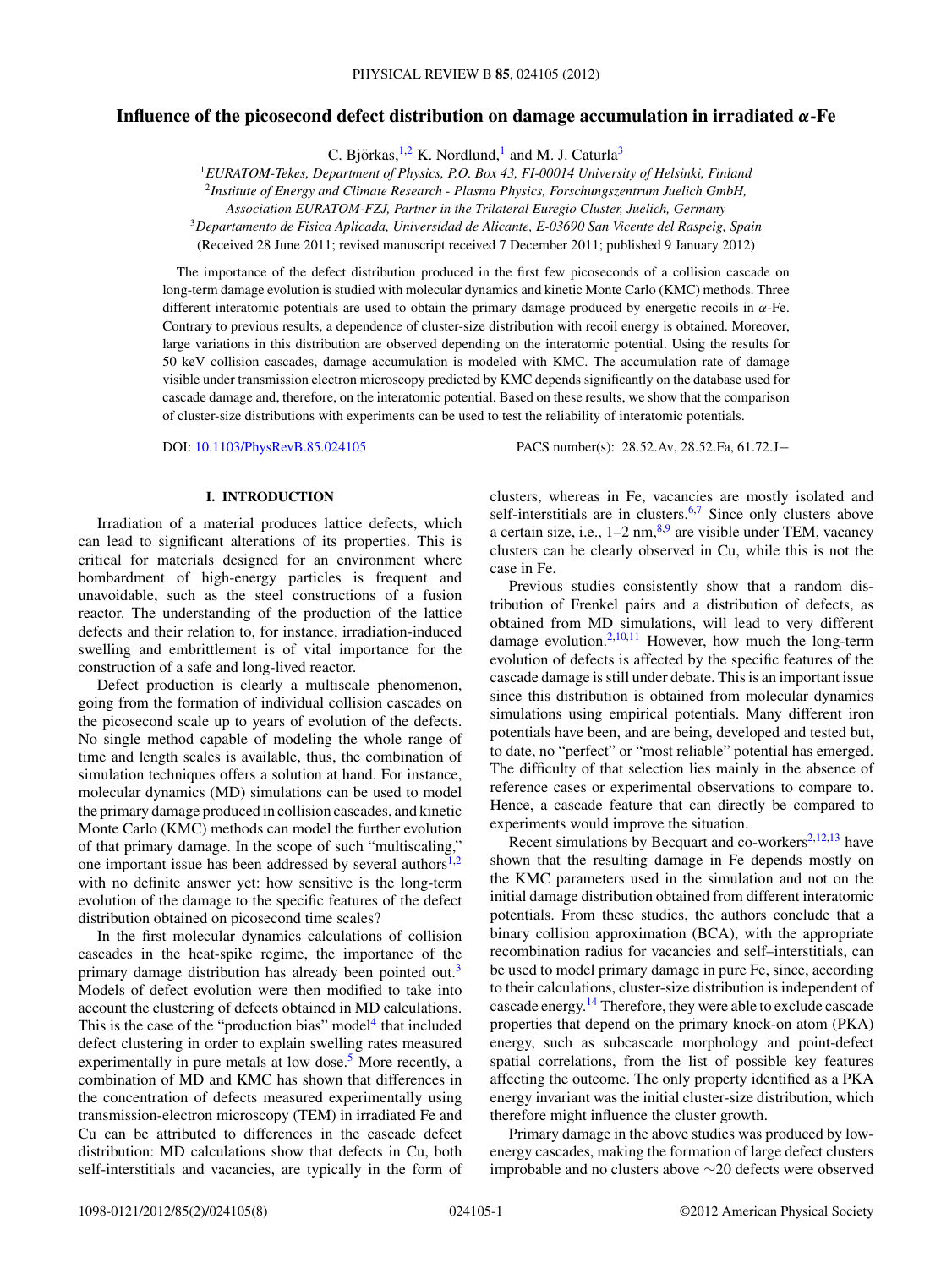

FIG. 1. (Color online) The (a) interstitial and (b) vacancy cluster fraction in the primary cascade damage. Results obtained from simulations using three different interatomic potentials are shown.

in the high-energy cascades in Ref. [14](#page-6-0) either. In this work, we compare the long-term damage obtained from MD simulations with three recent iron potentials, using KMC. These potentials have shown an overall agreement concerning the total amount of defects and the amount of clustered defects, $15$  but differ when it comes to the formation of large clusters. Thus we address the influence of these clusters on damage evolution using different KMC parameter sets. In the following section, we present our MD simulation results. Next, the KMC model is described, and the last section discusses the implications of the results obtained from these simulations.

### **II. MD SIMULATIONS OF COLLISION CASCADES IN FE**

In this study, recoil cascades with PKA energy up to 100 keV were simulated with the MD code PARCAS,  $16$  using three different interatomic potentials: One developed by Ackland, Mendelev, and Srolovitz *et al.* (here denoted AMS),<sup>1</sup> one from Dudarev and Derlet with short range potential fit by Björkas and Nordlund (DD-BN), <sup>[15,18](#page-6-0)</sup> and one developed by Müller, Erhart, and Albe with short range part by Björkas and Nordlund (MEA-BN). $15,19$  The largest simulation boxes were of size  $150 \times 150 \times 150a_0$ , where  $a_0$  is the lattice parameter for Fe, and the temperature of the border regions was controlled to 300 K. No electronic stopping was applied and periodic boundary conditions were used. At least 10 cascades with randomly chosen recoil directions were simulated for each energy and potential. (The exceptions are the AMS 50 keV case, where 14 cascades were done, and the MEA-BN 100 keV case, where no cascades were done due to high computational cost.) Each simulation was allowed to evolve for 40 ps.

Vacancies and interstitials were identified using Wigner-Seitz cells. Vacancies within the second-nearest-neighbor distance were considered to belong to the same cluster, and the same was true for interstitials within the third-nearest-neighbor distance. More details about the simulations and analysis are found in Refs. [15](#page-6-0) and [20.](#page-6-0)

The fraction of self-interstitials and vacancies in clusters after the collision cascade as a function of recoil energy for the three potentials studied is presented in Fig. 1. Interstitial fractions increase with increasing recoil energy, and are similar for the different potentials. However, vacancy fractions at high energies differ. This is, as discussed in Refs. [21](#page-6-0) and [15,](#page-6-0) probably related to the speed of the recrystallization front determined by the melting point of the potential. A higher melting point means a faster recrystallization front, which leaves less time for the vacancies to be pushed to the center of the melted zone, and they are therefore left behind in the lattice as single defects. The melting point of MEA-BN is about 2300 K, which is higher than in DD-BN ( $\sim$ 2125 K) and AMS ( $\sim$ 1750 K). The experimental melting point is 1811 K.<sup>[22](#page-7-0)</sup> More details about defects and basic bulk properties for each potential are found in Table I.

TABLE I. Defect energetics and basic properties of bcc iron according to the three different potentials used in this work. All energies are expressed in eV.  $a_o$ : lattice constant,  $E_{coh}$ : cohesive energy,  $E_f$ : formation energy,  $E_{mig}$ : migration energy,  $E_d^{min}$ : minimum energy for creating a defect, *V* : vacancy, and *I* : interstitial.

| Potential     | $E_{\rm coh}$ | $a_0(A)$ | $E_{\rm f}^I \langle 110 \rangle$ | $E_{\rm f}^I \langle 111 \rangle$ | 100<br>$E^I_{\tau'}$ | $E^V$ | $E_{\rm mig}^I$         | $T_{\text{melt}}$ (K) | $E_d^{\min}$ |
|---------------|---------------|----------|-----------------------------------|-----------------------------------|----------------------|-------|-------------------------|-----------------------|--------------|
| AMS           | 4.013         | 2.86     | 3.67                              | 4.12                              | 4.45                 | 1.71  | 0.28, 0.31 <sup>a</sup> | $1750 \pm 25$         | 17           |
| DD-BN         | 4.316         | 2.86     | 3.48                              | 3.91                              | 4.22                 | 1.97  | 0.19                    | $2125 \pm 25$         | 17           |
| <b>MEA-BN</b> | 4.178         | 2.89     | 4.52                              | 4.75                              | 5.78                 | .56   | 0.13                    | $2300 \pm 25$         | 16           |

a Reference [23.](#page-7-0)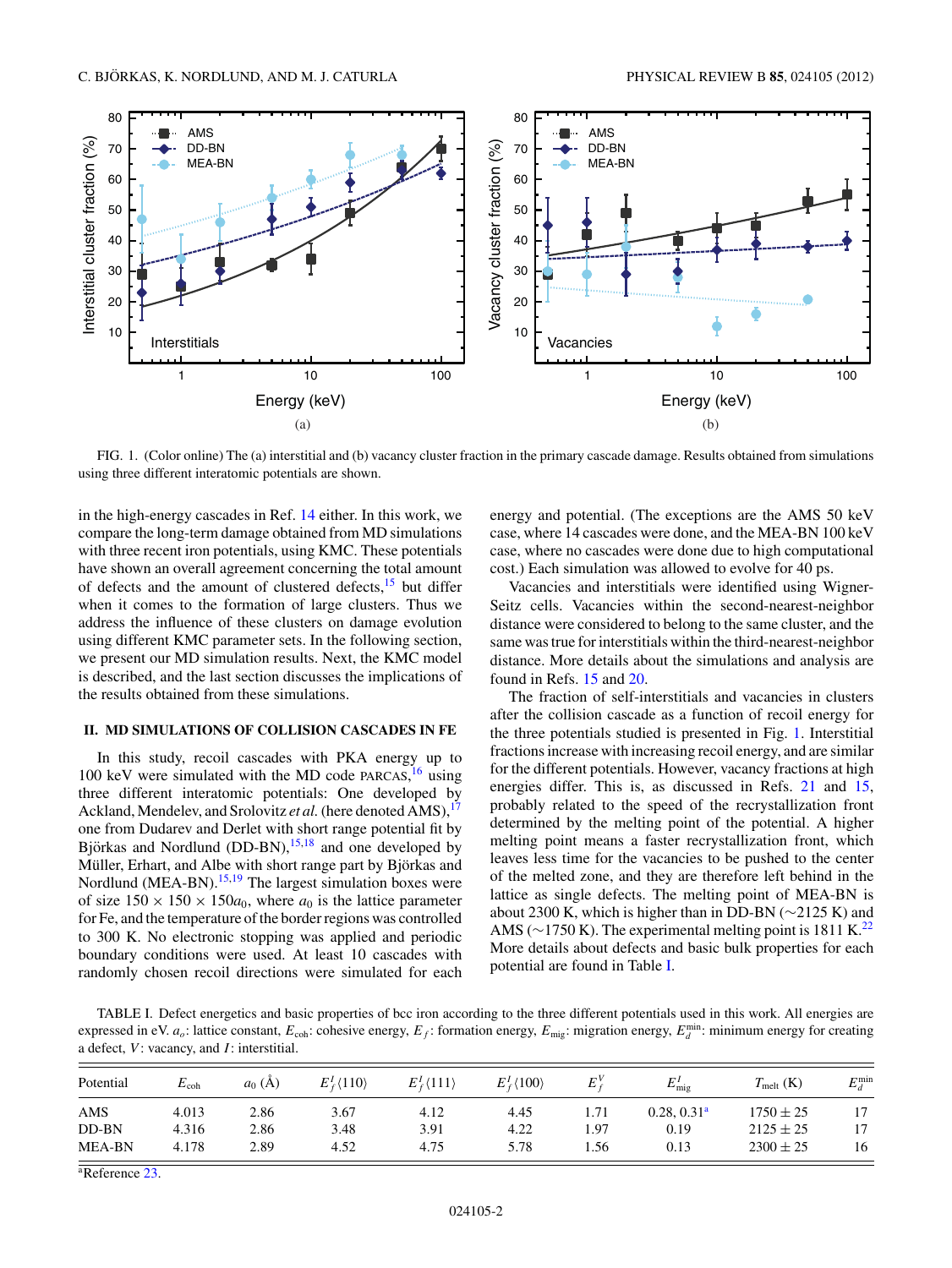The self-interstitial cluster-size distribution for each of the interatomic potentials is plotted in Fig. 2. The distributions are clearly PKA energy dependent for all potentials, and the largest clusters are produced at 50 and 100 keV energies. This result is significantly different from that reported in Ref. [14.](#page-6-0) Note that the interatomic potential used in those studies was a different one than those reported here.

When comparing the cluster-size distribution for the 50 keV cases separately, the differences in the interatomic potentials are distinct: The fraction of single defects is the smallest in the MEA-BN potential, in favor of small clusters. The AMS has a high fraction of single interstitials but also a long tail of large clusters.

Moreover, AMS produces clusters consisting of over 100 defects, whereas MEA-BN fails to produce clusters over size 30; see Fig. [3.](#page-3-0) The statistics is, of course, not good enough to state that large clusters will never form in cascades when



FIG. 2. (Color online) The size distribution of interstitial defect clusters after collision cascades using different interatomic potentials and different recoil energies. The size 50 data points include clusters of size  $\geqslant$  50, and panel (c) does not contain any results for the 100 keV case, as these simulations were not performed with the MEA-BN potential.

using MEA-BN, but these simulations indicate that it is less likely. Interestingly, the AMS potential, which has the lowest melting point, is the one with larger self-interstitial clusters, probably due to the formation of larger displacement regions during the collision phase of the cascade.

These differences are not as pronounced in the 100 keV cascades due to the formation of small cascade regions as a consequence of subcascade splitting. Huge clusters in the AMS potential have also been reported in Ref. [24.](#page-7-0)

The structure and orientation of the largest clusters will be analyzed in more detail and reported elsewhere.

The total number of Frenkel pairs (FPs), with one vacancy and one interstitial, and the fraction of defects in clusters of any size and in clusters larger than 55 are listed in Table [II.](#page-3-0) Note that as already pointed out in previous works, $1,15$  the average number of FPs and self-interstitials in clusters is basically the same for all potentials. There are, however, significant differences in terms of the number of vacancies in clusters, with the MEA-BN showing the least amount of vacancies in clusters and AMS showing the most. Moreover, the AMS potential is the only one that produces large clusters, although with low probability.

#### **III. KMC SIMULATIONS FOR DAMAGE ACCUMULATION**

The damage distribution, in the form of defect clusters or single defects, obtained from MD using different interatomic potentials was used to study long time evolution with the kinetic Monte Carlo code BIGMAC.<sup>[25](#page-7-0)</sup> The KMC algorithm applied to radiation damage has been explained in detail in several publications.<sup>[10,](#page-6-0)[26](#page-7-0)</sup> Briefly, the KMC method is based on the residence time algorithm $^{27}$  and follows the evolution in time of a set of objects given their rates to perform different actions. In our case, the objects are defects (vacancies and self-interstitials of different sizes) and the actions are defect migration or dissociation (association) of a defect from (to) a cluster of defects. The probabilities of migration or dissociation follow an Arrhenius law,

$$
\Gamma = \Gamma_0 \exp^{-E/kT}, \qquad (3.1)
$$

where *E* is either the migration energy of a defect or the dissociation energy of a defect from a cluster. The dissociation energy is the sum of the binding energy of a defect to a cluster and the migration energy of that defect.  $\Gamma_0$  is the jump frequency. For dissociation, this jump frequency is multiplied by the number of defects in a cluster to consider that all defects have the same probability to dissociate from the cluster. Introducing a cascade was considered as an event with a rate corresponding to the desired dose rate, and cascades were chosen randomly from the available MD set and then placed randomly into the simulation box. For further details, see Ref. [10.](#page-6-0)

In Table [III,](#page-4-0) all values of migration energies and dissociation energies used in the calculations presented in this paper are given. Currently, the migration and stability of small vacancy and self-interstitial clusters in  $\alpha$ -Fe is understood (e.g., Refs. [28](#page-7-0) and [29\)](#page-7-0), and values obtained from *ab initio* calculations have been validated through a comparison with resistivity recovery experiments of electron-irradiated Fe.[28](#page-7-0) However, many questions still remain regarding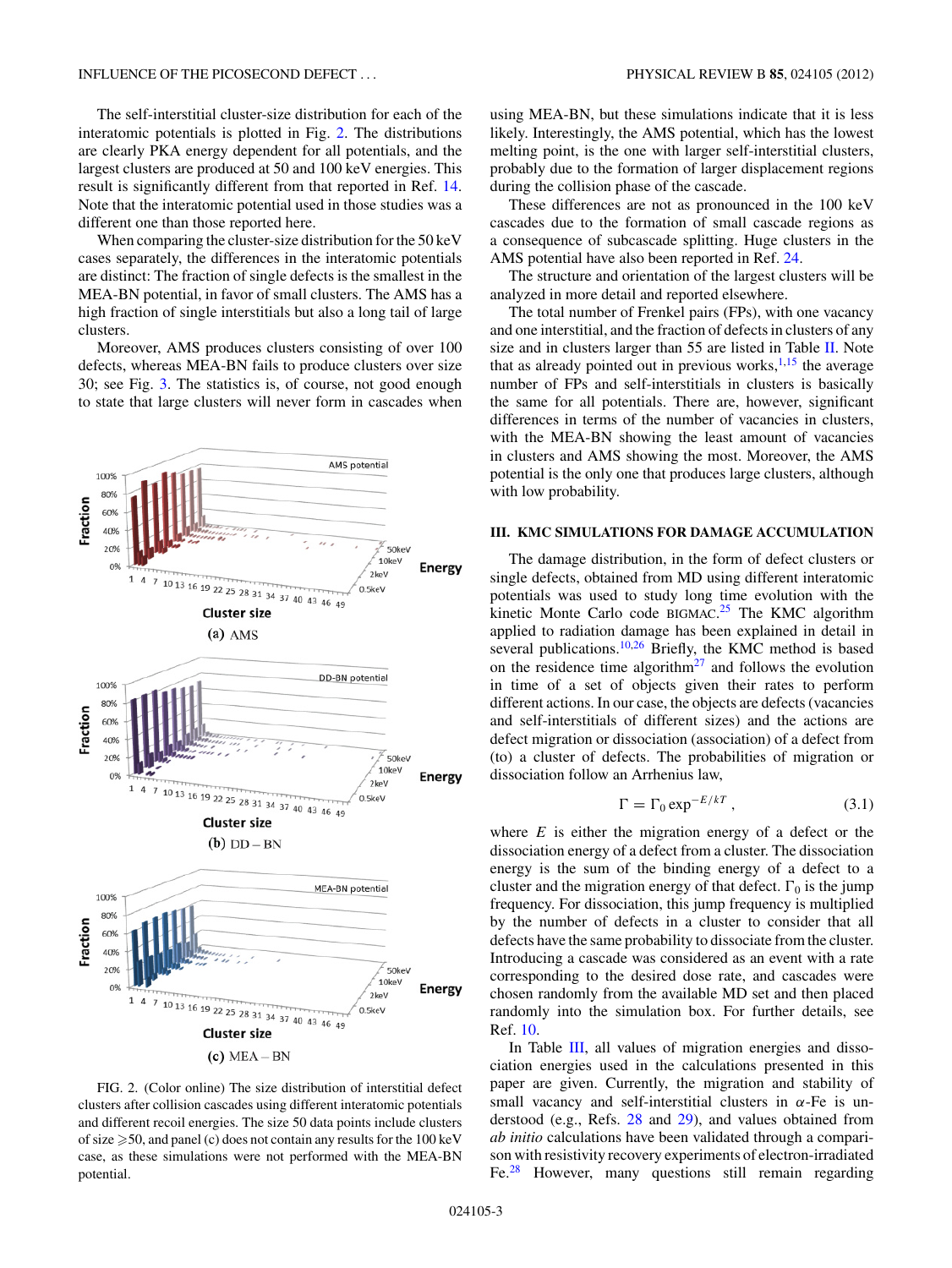<span id="page-3-0"></span>

FIG. 3. The number of (a) interstitial and (b) vacancy clusters of different sizes in the MD 50 keV cascades. Results from simulations with three different potentials are shown.

self-interstitial cluster mobility for sizes that are visible under TEM. While some experiments point to activation energies of self-interstitial clusters of over 1 eV, $30$  simulations predict that these clusters should move almost athermally.<sup>[31](#page-7-0)</sup> Moreover, experiments show the presence of  $\langle 100 \rangle$  loops in irradiated  $\alpha$ -Fe under many different conditions of irradiation (electrons or ions), temperatures, and doses,  $30,32,33$  even though  $\langle 111 \rangle$  loops are the lowest energy configuration. At high temperatures  $(T > 300 \degree C)$ , the transformation of  $\langle 111 \rangle$  loops into  $\langle 100 \rangle$ loops has been observed experimentally $30$  and explained theoretically.<sup>[34,35](#page-7-0)</sup> Other explanations for the presence of  $\langle 100 \rangle$ loops even at low temperature point to the formation of both  $\langle 111 \rangle$  and  $\langle 100 \rangle$  loops in the collision cascade and the growth of these loops by coalescence with small mobile clusters.<sup>33</sup> Note, however, that  $(100)$  loops are also observed under low-temperature electron irradiation.<sup>[30](#page-7-0)</sup>

All of these open questions result in an incomplete model for defect evolution in *α*-Fe, and assumptions on the migration of self-interstitial clusters must be made in order to reproduce experimental observations. For example, some authors assume that after a certain size of a few tens of self-interstitials, these clusters are immobile,  $31,36$  while others include trapping sites in the calculation to reduce the mobility of self-interstitial clusters. $37$  Since the purpose of this study is to evaluate the influence of primary damage on defect evolution and not to reproduce a particular experiment, we use several assumptions for self-interstitial migration for comparison.

We performed KMC simulations of damage accumulation of 50 keV cascades using the database from the three different interatomic potentials. The KMC simulation cell was  $143 \times 143 \times 143$  nm and periodic boundaries were used in all directions. Simulations continued until a dose of 0.1 displacements per atom (dpa) was reached at a dose rate of 10−<sup>6</sup> dpa*/*s. The dose was calculated using the NRT[38](#page-7-0) formula for displacements with an average threshold of 40  $eV^{39,40}$ The calculations presented here are for a temperature of 300 K.

Figure  $4(a)$  shows the total concentration of self-interstitial clusters (clusters with two defects or more) as a function of dose in dpa using the cascade defects resulting from MD simulations with the three different interatomic potentials. In these calculations, we consider that all self-interstitial clusters with more than four defects and all vacancy clusters with more than five defects are immobile, which are the conditions used to reproduce the resistivity recovery curve of irradiated  $Fe^{28}$  $Fe^{28}$  $Fe^{28}$ . Therefore, the only difference between the calculations is the database used for the initial defect distribution. In this case, the concentration of defects obtained with the different interatomic potentials differs only by factor of about three, with the AMS having the most defects and MEA-BN having the least. The same behavior was seen for vacancy clusters.

As explained above, the behavior of large self-interstitial clusters in terms of mobility and growth is still not completely understood and different assumptions are used in the KMC models. We have therefore studied also the case when all

TABLE II. Total number of Frenkel pairs (FPs) and cluster fraction after 50 keV cascades for the different potentials. Large clusters contain 55 or more defects.

| Potential     | $_{\rm{FPs}}$ | $\%$ V in clust. | $\%$ I in clust. | $\%$ V in large clust. | $\%$ I in large clust. |
|---------------|---------------|------------------|------------------|------------------------|------------------------|
| AMS           | $130 \pm 7$   | $53 \pm 4$       | $64 \pm 3$       | $12 \pm 6$             | $6 \pm 4$              |
| DD-BN         | $131 \pm 6$   | $38 \pm 2$       | $63 \pm 4$       |                        |                        |
| <b>MEA-BN</b> | $132 \pm 4$   | $20.8 \pm 1.2$   | $68 \pm 3$       |                        |                        |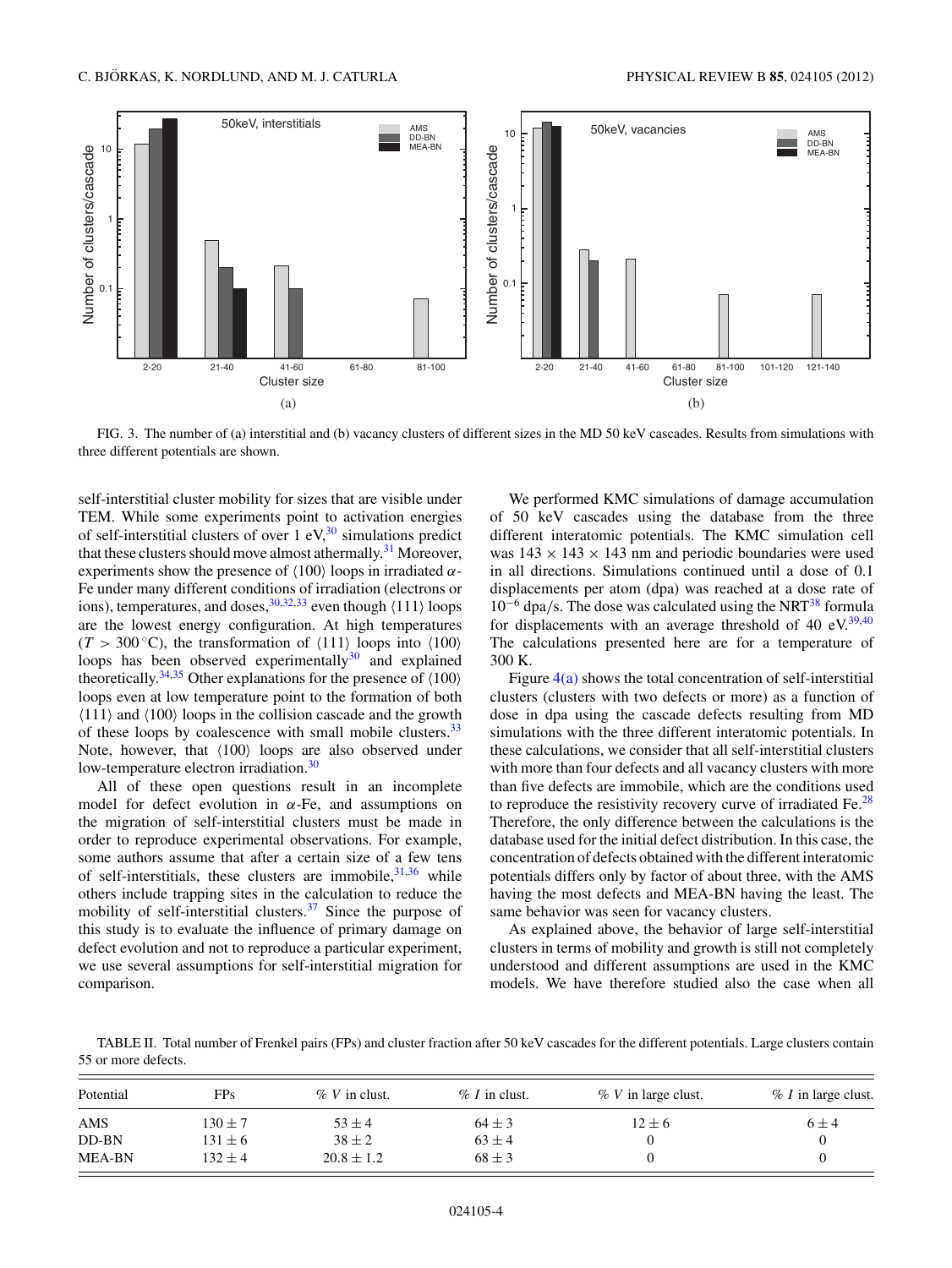<span id="page-4-0"></span>TABLE III. Defect migration and dissociation energies used in this work.  $E_m$ : migration energy,  $E_d$ : dissociation energy,  $E_f$ : formation energy,  $E_f^V = 2.07$  and  $E_f^I = 3.77$  eV,  $E_b$ : binding energy of a cluster with two defects,  $E_b^V = 0.30$  and  $E_b^I = 0.80$  eV. All values are from Ref. [28,](#page-7-0) except for the migration energies of *I* (*n >* 4) that are from Ref. [31.](#page-7-0)

| Species              | $E_m$ (eV)                    | Prefactor $(cm2 s)$                                       | Migration type | $E_d$ (eV)                                                                       |
|----------------------|-------------------------------|-----------------------------------------------------------|----------------|----------------------------------------------------------------------------------|
| V                    | 0.67                          | $8.2 \times 10^{-3}$                                      | 3D             |                                                                                  |
| V <sub>2</sub>       | 0.62                          | $8.2 \times 10^{-3}$                                      | 3D             | 0.97                                                                             |
| V <sub>3</sub>       | 0.35                          | $8.2 \times 10^{-3}$                                      | 3D             | 1.04                                                                             |
| V4                   | 0.48                          | $8.2 \times 10^{-3}$                                      | 3D             | 1.29                                                                             |
| V n > 4              | immobile                      |                                                           |                | $E_m^{n=1} + E_f^V + \frac{(E_b^V - E_f^V)[n^{2/3} - (n-1)^{2/3}]}{2^{2/3} - 1}$ |
| $\mathcal{I}$        | 0.34                          | $8.2 \times 10^{-3}$                                      | 3D             |                                                                                  |
| I2                   | 0.42                          | $8.2 \times 10^{-3}$                                      | 3D             | 1.14                                                                             |
| I3                   | 0.43                          | $8.2 \times 10^{-3}$                                      | 3D             | 1.26                                                                             |
| $I4$ (same as $I3$ ) | 0.43                          | $8.2 \times 10^{-3}$                                      | 3D             | 1.26                                                                             |
| 1 n > 4              | $0.06 + \frac{0.11}{n^{1.6}}$ | $3.5 \times 10^{-4} + \frac{1.7 \times 10^{-3}}{n^{1.7}}$ | 1 <sub>D</sub> | $E_m^{n=1} + E_f^I + \frac{(E_b^I - E_f^I)[n^{2/3} - (n-1)^{2/3}]}{2^{2/3} - 1}$ |

self-interstitial clusters are mobile, with the values given in Table III and obtained from empirical potential calculations for  $\langle 111 \rangle$  loops.<sup>31</sup> As done by other authors,<sup>37</sup> we have included traps for these mobile self-interstitials with a binding energy of 0.9 eV between the self-interstitial and the trap. A concentration of 100 appm of traps is considered in the calculations. Figure  $4(b)$  shows the total concentration of self-interstitial clusters as a function of dose (including both trapped and free self-interstitial clusters) also for the three interatomic potentials and this condition for cluster mobility. Like in the case above, there are no significant differences between the three potentials, although the total concentrations are very different from those in Fig.  $4(a)$ , due to the higher recombination between vacancies and self-interstitials.

In the previous case, saturation only occurs when the defect concentration is high enough for cascade overlap to occur. Here, however, self-interstitial clusters can recombine with defects from their own cascade or from the debris of previous ones. Therefore, direct cascade overlap is not needed to reach saturation. These results are in agreement with those reported by Souidi *et al.*, [13](#page-6-0) that is, there are no significant differences in the total defect concentration for different interatomic potentials.

However, the concentration of defects in larger clusters, namely, those that might be visible under transmission electron microscopy (TEM), shows surprising results. The resolution of a TEM for a self-interstitial loop is about 1  $nm$ , which corresponds roughly to a cluster of 55 defects. Visible voids of similar radius (1 nm) are vacancy clusters of more than 350 defects. Using these values as the minimum cluster sizes observable, we compute the concentration of visible clusters for the case when most clusters are immobile [Fig.  $5(a)$ ; corresponding to Fig.  $4(a)$  above] and for the case when all self-interstitial clusters are mobile  $[Fig 5(b)]$ ; corresponding to Fig. 4(b) above]. These figures show that there are very large differences between the different interatomic potentials.



FIG. 4. (Color online) The total concentration of self-interstitial clusters as a function of dose in the KMC simulations. (a) shows results from the case where only self-interstitials up to size 3 are mobile and (b) shows the case where all self-interstitials mobile and 100 appm traps are included. The primary damage simulated with three different potentials (AMS, DD-BN, MEA-BN) was used as input.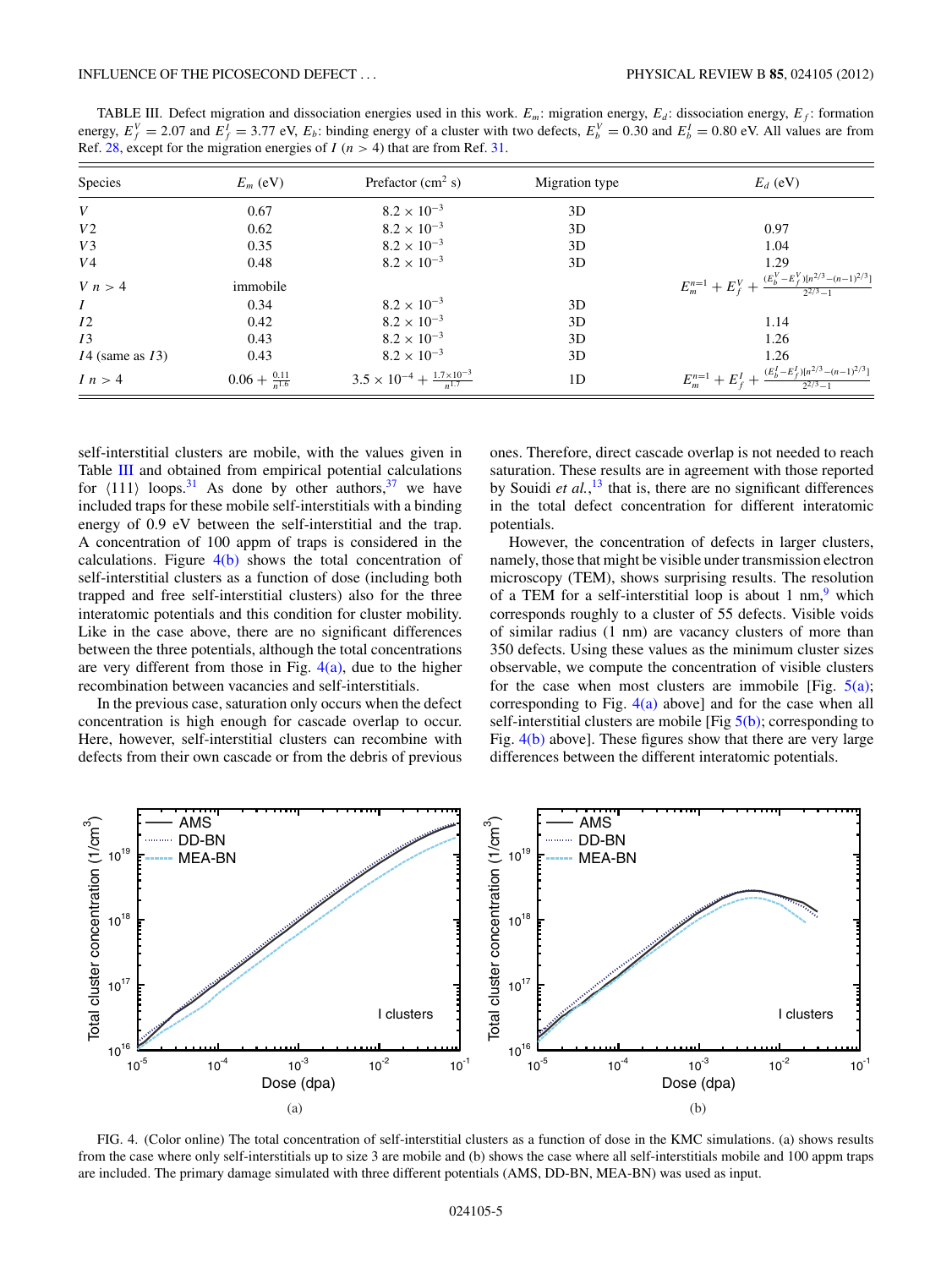<span id="page-5-0"></span>

FIG. 5. (Color online) The concentration of "visible" self-interstitial clusters (more than 55 defects) as a function of dose *φ*. In case (a), only self-interstitials up to size 3 are mobile, and in (b), all self-interstitials are mobile. In both cases, three different primary damage distributions (modeled with potentials AMS, DD-BN, and MEA-BN) were used as input in the KMC simulations. *n* is the exponent in the fitting formula  $C = \phi^n$ , where *C* is the cluster concentration.

Figure 5 shows that the concentration of self-interstitial clusters larger than 55 in the AMS case can be more than three orders of magnitude larger than for the MEA-BN potential at low doses. When traps are included, saturation is reached at around 0.01 dpa and the differences in visible cluster concentration are not large between the different potentials. However, an important difference is the rate of accumulation of visible clusters at low doses. As can be seen in Fig. 5(b) for the AMS potential, the rate of accumulation is slower than for the case of the MEA-BN potential. Fitting these curves to an equation of the type  $C = \phi^n$ , where *C* is the cluster concentration and  $\phi$  is the dose, we obtain a value of *n* equal to 1.0 for the AMS potential, while for the case of the MEA-BN potential, this value is equal to 4.0. This rate of accumulation can be compared to the values obtained experimentally. For example, irradiation with heavy ions such as Xe gives a slope close to 1, while irradiation with Fe ions results in a slope close to 2 for the same energy of the ions.<sup>32</sup> A slope of 1 indicates that a visible cluster is formed per each additional cascade, as in the case of irradiation with heavy ions. Higher slopes appear when, in order to reach a visible cluster size, coalescence of clusters must occur.

Therefore, these results show that the rate of accumulation obtained with the MEA-BN potential,  $n \approx 4$ , is too large compared to experimental observations. Also, if the distribution contains very large clusters, the resulting growth rate is too small compared to the experimental values obtained for self-irradiation. One should point out that the *n* value changes



FIG. 6. The interstitial cluster-size distribution at 0.02 dpa. Data obtained from KMC simulations using different primary damage distributions (modeled with the AMS, DD-BN, and MEA-BN interatomic potentials) are shown. In case (a), only self-interstitials up to size 3 are mobile, and in (b), all self-interstitials are mobile but traps are included.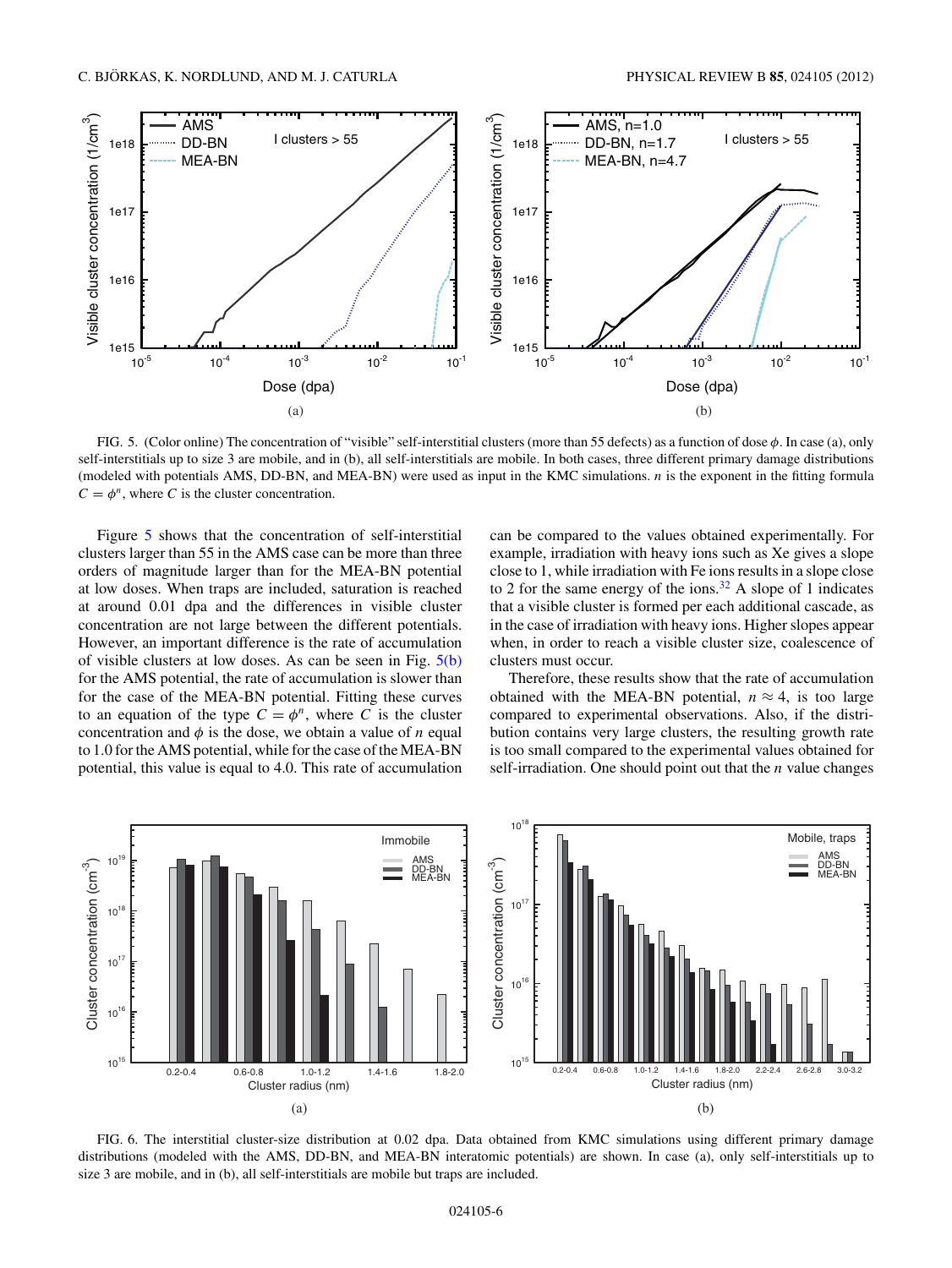<span id="page-6-0"></span>when a different cutoff for the smallest cluster size visible is used. For example, if self-interstitial clusters are considered visible when reaching a size of 100 defects, the slope obtained is 2.0, 3.0, and 4.4, for the AMS, DD-BN, and MEA-BN potentials, respectively.

The differences due to the interatomic potential are clearly pronounced when plotting the cluster-size distribution, shown in Figs.  $6(a)$  and  $6(b)$  for the same irradiation dose, which in this case is 0.02 dpa. Clearly, the AMS potential has the most and the MEA-BN has the least amount of large clusters.

### **IV. CONCLUSIONS**

Molecular dynamics simulations using recently developed interatomic potentials for bcc Fe show that there is a dependence of cluster-size distribution on recoil energy, contrary to previous studies. In particular, the maximum cluster size obtained from the simulations increases with recoil energy, at least up to 100 keV, when subcascade formation occurs. Moreover, this distribution changes significantly between different interatomic potentials. From the three interatomic potentials studied, the MEA-BN potential is the one that shows the smallest clusters, while the AMS has the largest clusters, both for vacancies and for self-interstitials.

Consequently, the use of cascade sets from different interatomic potentials as input in KMC simulations of damage accumulation results in several orders of magnitude differences in the concentration of clusters visible under TEM. At high doses, when saturation of damage occurs, the differences between the different initial conditions are small. At low doses, however, there is a significant difference in the rate of damage accumulation. When the initial cluster-size distribution presents large clusters, the concentration of visible clusters increases slowly with the dose, while if there are no large clusters present from the initial MD simulations, visible clusters are observed at a much higher dose and the increase in concentration with the dose is much more rapid.

Experimental validation of the defect size distribution obtained in MD after a collision cascade (a few picoseconds) is currently not possible. However, these results show that the comparison of the accumulation rate with the dose of the visible damage can validate the cluster-size distribution obtained from different interatomic potentials. This result can have important consequences when developing predictive models for damage evolution of irradiated Fe and Fe-based alloys.

The results presented in this paper are for the particular case of damage in Fe, however, the methodology presented to validate cluster-size distributions obtained from MD simulations could be of interest for other metals as well as other fields using ion irradiation, such as the doping of semiconductors.

#### **ACKNOWLEDGMENTS**

The authors wish to thank Max Victoria and Mercedes Hernández-Mayoral for fruitful discussions. This work, supported by the European Communities under the contract of Association between EURATOM/Tekes, was carried out within the framework of the European Fusion Development Agreement (EFDA). It was also supported by the FPVII projects FEMaS and GETMAT, and by the MAT-REMEV Task Agreement of EFDA.

- <sup>1</sup>L. Malerba, D. Terentyev, G. Bonny, A. V. Barashev, C. Björkas, N. Juslin, K. Nordlund, C. Domain, P. Olsson, R. Chakarova *et al.*, *Proceedings of the ASTM 23rd Symposium on Effects of Radiation on Materials*, R. G. Lott and J. T. Busby, eds. (San Jose, CA, June 13-15, 2006) [J. ASTM **11**, JAI100692 (2007)].
- 2C. Becquart, A. Souidi, C. Domain, M. Hou, L. Malerba, and R. E. Stoller, [J. Nucl. Mater.](http://dx.doi.org/10.1016/j.jnucmat.2006.02.022) **351**, 39 (2006).
- <sup>3</sup>T. Diaz de la Rubia, R. S. Averback, R. Benedek, and W. E. King, [Phys. Rev. Lett.](http://dx.doi.org/10.1103/PhysRevLett.59.1930) **59**, 1930 (1987); **60**[, 76\(E\) \(1988\).](http://dx.doi.org/10.1103/PhysRevLett.60.76.3)
- 4C. H. Woo and B. N. Singh, [Philos. Mag. A](http://dx.doi.org/10.1080/01418619208205596) **62**, 889 (1992).
- 5B. Singh and S. Zinkle, [J. Nucl. Mater.](http://dx.doi.org/10.1016/0022-3115(93)90125-I) **206**, 212 (1993).
- 6A. F. Calder and D. J. Bacon, [J. Nucl. Mater.](http://dx.doi.org/10.1016/0022-3115(93)90245-T) **207**, 25 (1993).
- 7W. J. Phythian, R. E. Stoller, A. J. E. Foreman, A. F. Calder, and D. J. Bacon, [J. Nucl. Mater.](http://dx.doi.org/10.1016/0022-3115(95)00022-4) **223**, 245 (1995).
- 8Z. Zhou, M. Jenkins, S. Dudarev, A. Sutton, and M. Kirk, [Philos.](http://dx.doi.org/10.1080/14786430600615041) Mag. **86**[, 4851 \(2006\).](http://dx.doi.org/10.1080/14786430600615041)
- <sup>9</sup>Z. Zhou, S. Dudarev, M. Jenkins, A. Sutton, and M. Kirk, *Proceedings of the Twelfth International Conference on Fusion Reactor Materials (ICFRM-12)*, (Santa Barbara, CA, Dec 7-12, 2005) [\[J. Nucl. Mater., Part A](http://dx.doi.org/10.1016/j.jnucmat.2007.03.135) **367-370**, 305 (2007)].
- 10C. J. Ortiz and M. J. Caturla, [J. Comput.-Aid. Mater. Des.](http://dx.doi.org/10.1007/s10820-007-9082-9) **14**, 171 [\(2007\).](http://dx.doi.org/10.1007/s10820-007-9082-9)
- <sup>11</sup>J. Dalla Torre, C. C. Fu, F. Willaime, A. Barbu, and J.-L. Bocquet, [J. Nucl. Mater.](http://dx.doi.org/10.1016/j.jnucmat.2006.02.040) **352**, 42 (2006).
- $12$ C. Becquart, C. Domain, L. Malerba, and M. Hou, [Nucl. Instrum.](http://dx.doi.org/10.1016/j.nimb.2004.10.031) [Meth. Phys. Res., Sect. B](http://dx.doi.org/10.1016/j.nimb.2004.10.031) **228**, 181 (2005).
- 13A. Souidi, C. Bequart, C. Domain, D. Terentyev, L. Malerba, A. Calder, D. Bacon, R. Stoller, Y. N. Osetsky, and M. Hou, [J. Nucl. Mater.](http://dx.doi.org/10.1016/j.jnucmat.2006.04.009) **355**, 89 (2006).
- 14M. Hou, A. Souidi, C. S. Becquart, C. Domain, and L. Malerba, [J. Nucl. Mater.](http://dx.doi.org/10.1016/j.jnucmat.2008.08.034) **382**, 103 (2008).
- <sup>15</sup>C. Björkas and K. Nordlund, [Nucl. Instrum. Meth. Phys. Res., Sect.](http://dx.doi.org/10.1016/j.nimb.2007.03.076) B **259**[, 853 \(2007\).](http://dx.doi.org/10.1016/j.nimb.2007.03.076)
- <sup>16</sup>K. Nordlund, computer code PARCAS (2006). The main principles of the molecular dynamics algorithms are presented in Refs. [41](#page-7-0) and [42.](#page-7-0) The adaptive time step and electronic stopping algorithms are the same as in Ref. [43.](#page-7-0)
- <sup>17</sup>G. J. Ackland, M. I. Mendelev, D. J. Srolovitz, S. Han, and A. V. Barashev, [J. Phys. Condens. Matter](http://dx.doi.org/10.1088/0953-8984/16/27/003) **16**, S2629 [\(2004\).](http://dx.doi.org/10.1088/0953-8984/16/27/003)
- 18S. L. Dudarev and P. M. Derlet, [J. Phys. Condens. Matter](http://dx.doi.org/10.1088/0953-8984/17/44/003) **17**, 1 [\(2005\).](http://dx.doi.org/10.1088/0953-8984/17/44/003)
- <sup>19</sup>M. Müller, P. Erhart, and K. Albe, [J. Phys. Condens. Matter](http://dx.doi.org/10.1088/0953-8984/19/32/326220) 19, [326220 \(2007\).](http://dx.doi.org/10.1088/0953-8984/19/32/326220)
- $20$ C. Björkas and K. Nordlund, [Nucl. Instrum. Meth. Phys. Res., Sect.](http://dx.doi.org/10.1016/j.nimb.2009.03.080) B **267**[, 1830 \(2009\).](http://dx.doi.org/10.1016/j.nimb.2009.03.080)
- 21K. Nordlund and R. S. Averback, [Phys. Rev. B](http://dx.doi.org/10.1103/PhysRevB.59.20) **59**, 20 [\(1999\).](http://dx.doi.org/10.1103/PhysRevB.59.20)